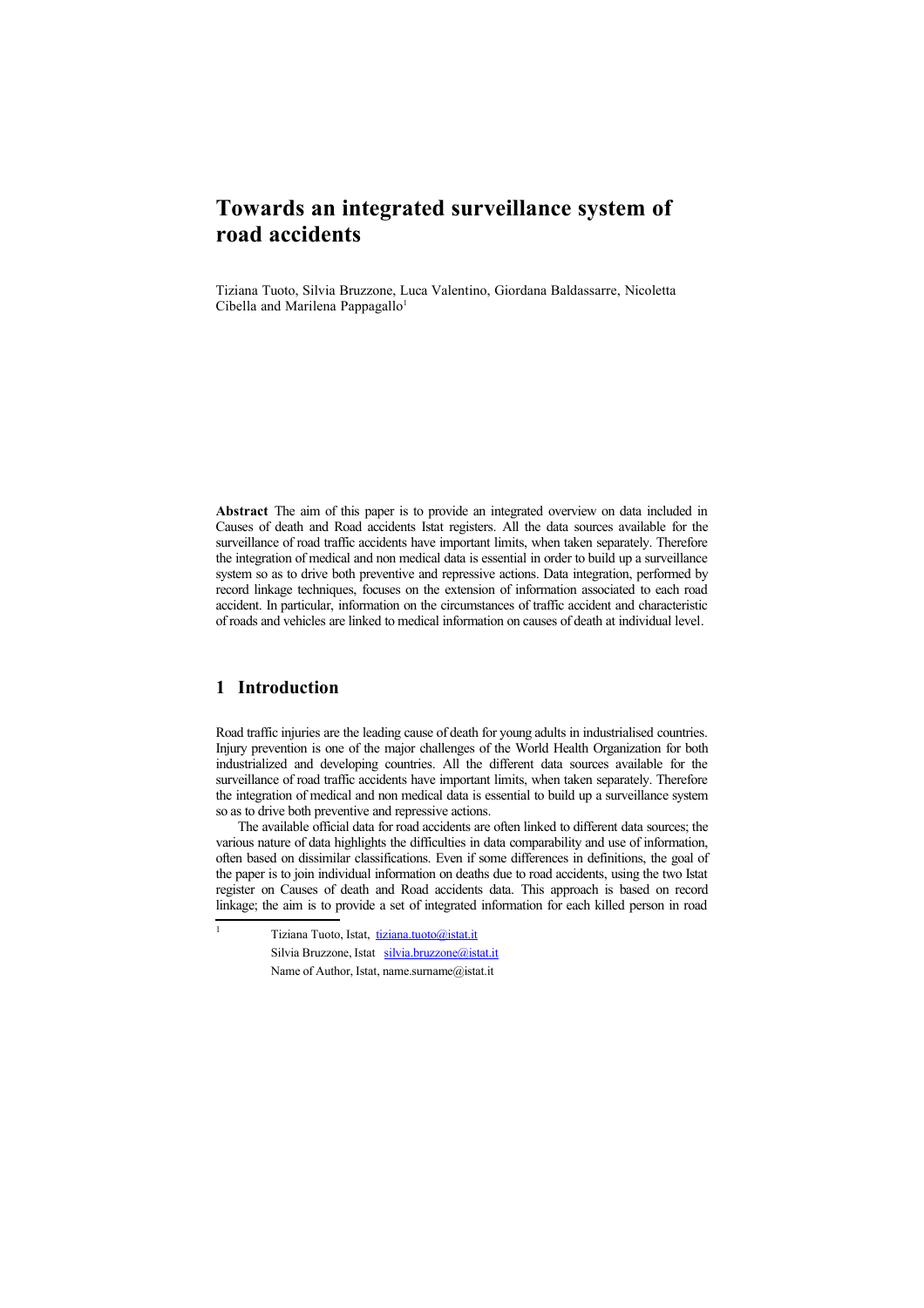accidents: data on cause and manner of death and data on role of the deceased, dynamic and circumstances of the road accident. A first study, using only a deterministic approach (Amato et al. 2006), was carried out in 2006; the results obtained were not fully satisfactory but represented a first step to highlight critical points of the method and to support the adoption of probabilistic techniques. After the required experiments of this preliminary stage, with some results showed in section 4, the medium-time ambitious intent is to build up a permanent integrated system for the surveillance of road accident, eventually adding further sources of medical data.

## **2 The road accidents and causes of death Istat registers**

The survey on road accidents resulting in deaths or injuries, carried out by the Italian National Institute of Statistics (Istat), is an exhaustive and monthly based data collection. The survey collects all road accidents involving at least a vehicle, circulating on the national road net, resulting in deaths or injuries and documented by a Police authority. The collection of information is done by members of the Italian military corps or Police for which the internal organisation is usually variable at local level. A flexible data flow model has been adopted by Istat, through the subscription of special agreements with regions and provinces, to facilitate the local authorities information needs and to improve the timeliness and quality of data collected.

Data on mortality by cause is annually collected, processed and published by Istat. Causes of death data is collected by the Istat certificate, according to WHO and Minister of Health recommendations. Therefore, for every death, socio-demographic variables and epidemiological information are available. The section of the death certificate treated by physician contains the complete sequence of diseases (whether fatal or non fatal) and, when it applies, the traumatic circumstances that have occurred to the individual before death. Nevertheless, data refer to the underlying cause of death, i.e. the one that has mostly contributed to death.

## **3 The Integration Procedure with formalization**

In a context of increasing demand of statistical information with stricter budgetary constraints and the desire of limit the response burden, bringing together for statistical purpose huge amount of data coming from different sources is largely widespread. Record linkage techniques are a multidisciplinary set of methods and practices with the main purpose of accurately recognize the same real world entity at individual level, even when differently stored in sources of various type. The complexity of record linkage resides on several aspects, mainly related to lack and errors in personal identifiers. In the following, a very short view to the classical theory, due to Fellegi and Sunter (1969) is summarised.

Given two data sets *A* and *B* of size  $N_A$  and  $N_B$  respectively, let us consider  $\Omega = \{(a,b), a \in A\}$ and  $b \in B$ } of size *N*=*N*<sub>*A*</sub>×*N*<sub>*B*</sub>. The linkage between *A* and *B* can be defined as the problem of classifying the pairs that belong to  $\Omega$  in two subsets *M* and *U* independent and mutually exclusive, such that: *M* is the set of matches (a=b) and *U* is the set of non-matches (a $\neq$ b). In order to classify the pairs, *K* common identifiers (matching variables) have to be chosen so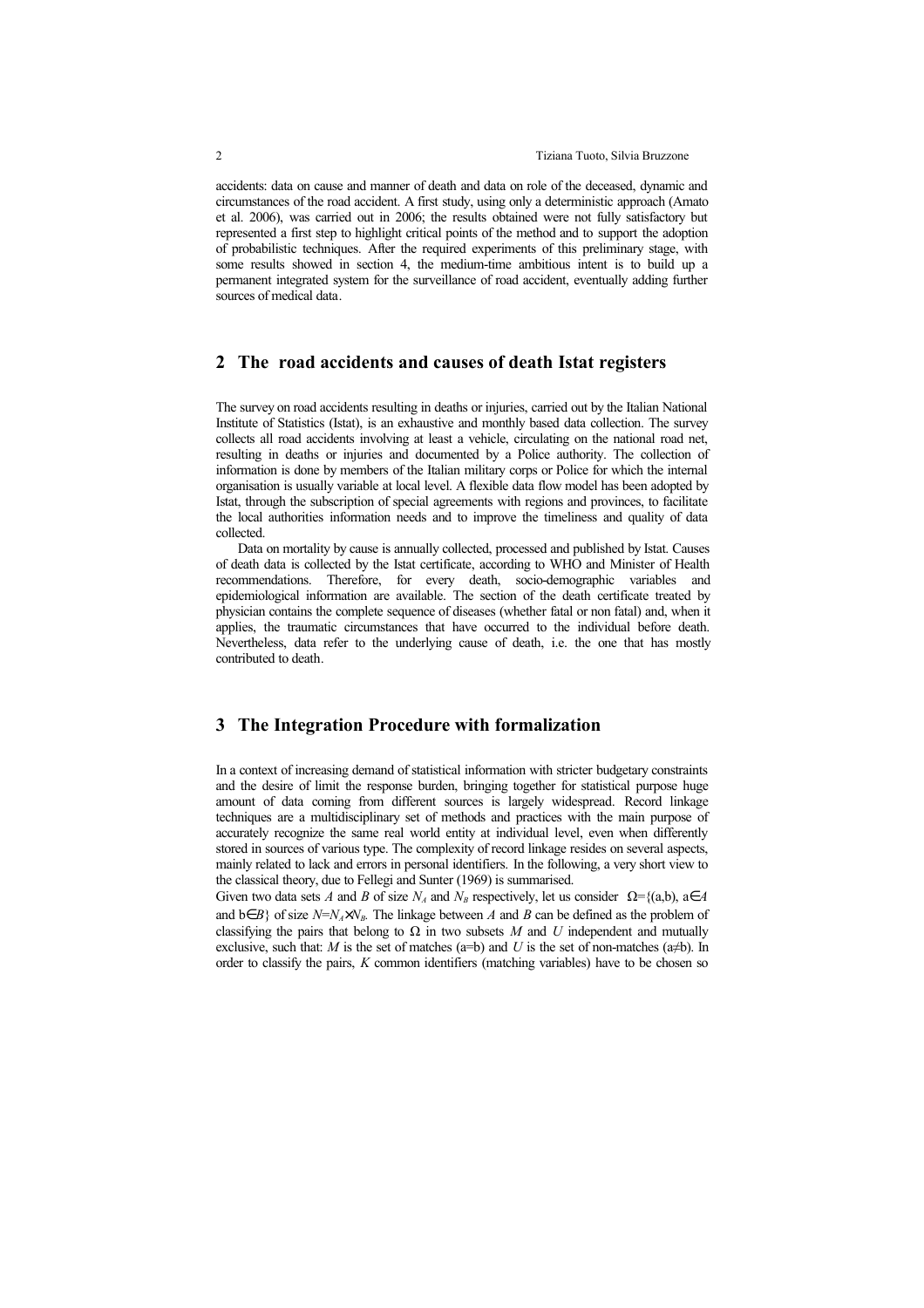Towards an integrated surveillance system of road accidents 3

that, for each pairs, a comparison function is applied and a comparison vector  ${\bf \gamma} = {\bf \gamma}_1, {\bf \gamma}_2, ..., {\bf \gamma}_K$  is obtained.

Following Fellegi and Sunter (1969), the ratio

$$
r = \frac{P(\gamma(a, b) \in M)}{P(\gamma(a, b) \in U)} = \frac{m(\gamma)}{u(\gamma)}
$$

between the probabilities of γ given the pair (a,b) membership either to the subset *M* or *U* is used so as classifying the pair. In practice, once the probabilities *m* and *u* are estimated, for instance by means of the EM algorithm, all the pairs can be ranked according to their ratio  $r$  and a classification criterion based on two thresholds  $T<sub>m</sub>$  and  $T_u$  ( $T_m > T_u$ ) is applied. More precisely, those pairs for which *r* is greater than  $T_m$  can be considered as linked; those pairs for which  $r$  is smaller than  $T_u$  can be considered as not-linked, if *r* falls in the range  $(T_m, T_u)$  no-decision is made and the pair is held out for the clerical review so to be solved. The thresholds are chosen so to minimize false match rate and false non-match rate. The Fellegi and Sunter approach is heavily dependent on the accuracy of *m(*γ) and *u(*γ*)* estimates.

#### **4 First Results**

For sake of simplicity, in the first attempt of building an integrated system on road accident, we focus on the Toscana region and the 2008 year. As far as the data from road traffic accident are concerned, only records with at least one dead person are considered. This selection corresponds to 291 records. The variables useful for the linkage purpose are: name, surname, gender and age of the victim, day, month, municipality, province of the accident. Related to data from causes of death register, at this first step only deaths due to road accidents are considered, according to ICD-10 codes for motor vehicle traffic accidents on public roads. This corresponds to 321 records. The variables selected for the linkage purpose are: name, surname, gender and age of the dead person, day, month, municipality, province of the death.

The first main difficulty to face in linking data from road accidents and from causes of death register regards the difference in the reference units, that is the accident for the former set and the single person for the latter one. This fact is mainly influential when an accident involves more than one person (that occurs 13 times, corresponding to 27 records), because from the road accidents data is not possible to put together, at individual level, variables "name and surname" with variables "age and gender". It is easy to guess that, while the whole set of variables has a high identification power, the use of only a subset causes a serious loss. At this stage, the variables "name and surname" have been preferred when an accident involves more than one dead person. Moreover, the variables name and surname are missing for 34 records of the road accidents register, and in 2 records name, surname, age and gender are simultaneously missing.

In order to successfully apply probabilistic linkage methods, new linking variables are generated starting from the former ones. In particular, the "date" new variable is the concatenation of day and month of the event (accident or death), the "place" variable is the concatenation of municipality and province of the event, the "name and surname" and "age and gender" concatenations are considered as well. Note that variables "year" and "region" are equal for all records due to the starting selection; in fact, they can be considered as blocking variables in a standard search space reduction procedure. The size of the selected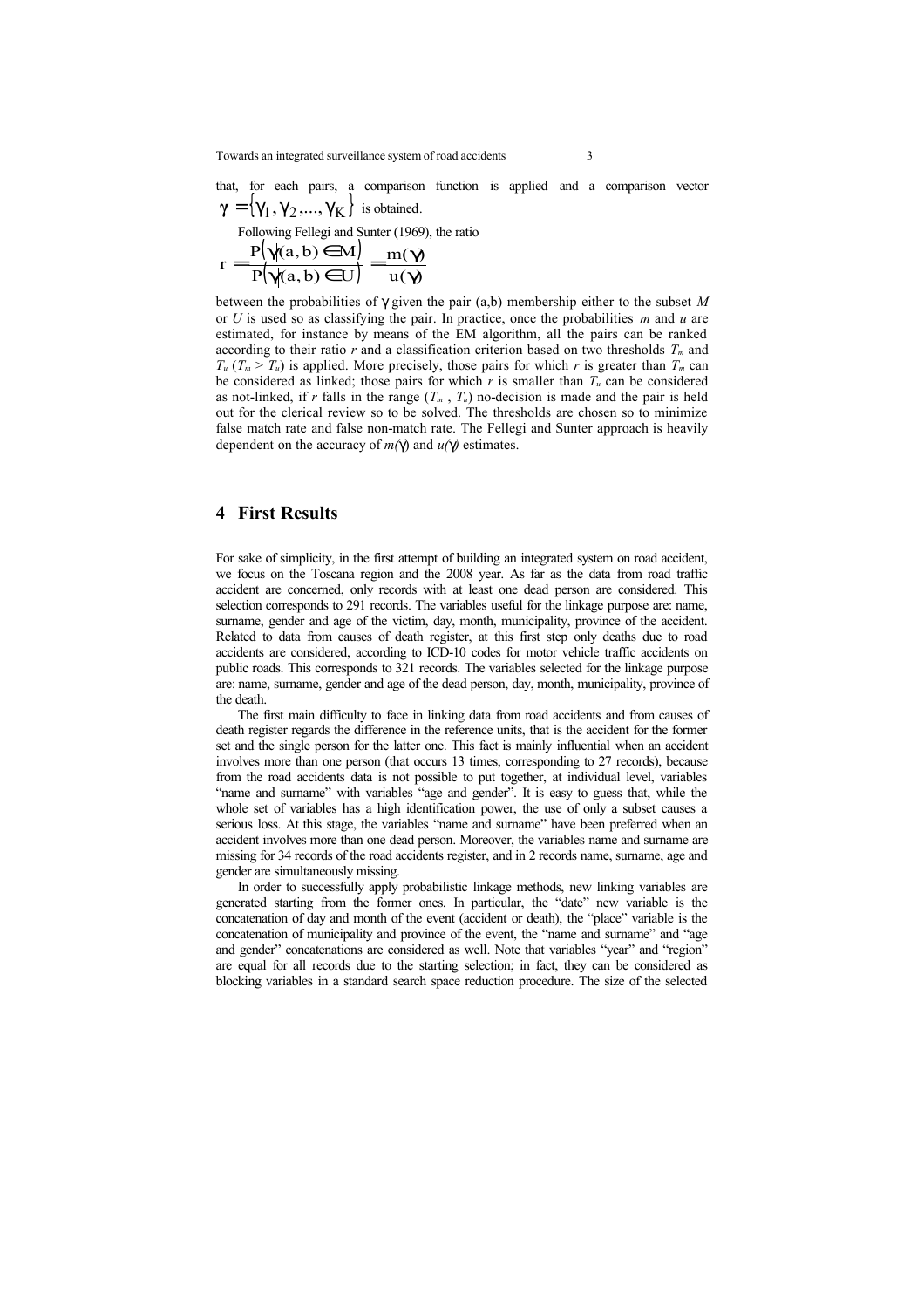data sources do not requires further reduction procedures, and the cross product of all records can be considered.

Probabilistic model has been applied. Several attempts have been tried, corresponding to different models. In the following, for seek of brevity, only the best is described, in terms of identified matches and estimated errors. All the new four variables have been used as linking keys. For the comparison between the values of "name and surname" a distance function, based on the Jaro string comparator, has been considered. Prior error rates are set in order to accept as matches those pairs with posterior linking probability greater or equal to 0,95 and to refuse as non-matches those pairs with posterior linking probability smaller or equal to 0,50. The described linkage process identifies 189 pairs as Matches and 14 pairs as Possible-Matches. A clerical review of the Possible-Matches suggests to accept 13 of them as Matches and to reject one of them. So, the whole linkage result proposes 202 matches. The associate errors, estimated from the model, are 0,054 and 0,002 for the false non-match rate and false match rate, respectively.

## **5 Concluding remarks and future works**

The experiment described in the previous session has been performed via the RELAIS software. RELAIS is configured as an open source project with the aims of facing the record linkage complexity by decomposing the whole problem in its constituting phases and dynamically adopting the most appropriate technique for each step. In this way, it is possible to define for each project the most suitable strategy depending on application and data specific requirements (Cibella et al. 2010). The methodological core of RELAIS is based on the Fellegi-Sunter theory, allowing its usage by both researchers and non-experts.

The first results described in the previous session encourage to continue in this way in order to build an integrate system to explain the complex world of road traffic accidents and their consequences. As a matter of fact, further analyses are needed before to extend the results to the whole set of data. The first natural benchmark in this kind of experiments is the result of the deterministic linkage by the strong keys and, in this sense, probabilistic procedures overcomes that performances. Anyway, good results in terms of matching errors are still ensured by the relative small number of handled records, so, some cautions have to be applied when the whole set of data are treated. Moreover, further step of the linkage procedure could take into account the processing of those records that don't match within a single region or a single year, removing the blocks, in order to recover residual matches.

Finally, it is important to underline the role of the set of Possible matches: it allows to identify a limited number of pairs for the clerical review, ensuring a significant increase of the whole quality of the result, even in time of strict budgetary constraints.

#### **References**

- 1. Amato R. , Bruzzone S., Del monte V., Fagiolo L. (2006). "Le statistiche sociali dell'ISTAT e il fenomeno degli incidenti stradali: un'esperienza di record linkage", Istat Contributi n. 4
- 2. Fellegi, I.P., A.B. Sunter, (1969). "A theory for record linkage", *JASA*, Volume 64.
- 3. Cibella N., Fortini M., Ichim D., Tuoto T. (2010) "Record linkage methods and techniques as proposed in RELAIS", in Proceedings of International Methodology Symposium 2010, Statistics Canada, 26-29 October, Ottawa, Canada.
- 4. Jaro, M.A. (1989), "Advances in record-linkage methodology as applied to matching the 1985 Census of Tampa, Florida", *JASA*, Volume 84.